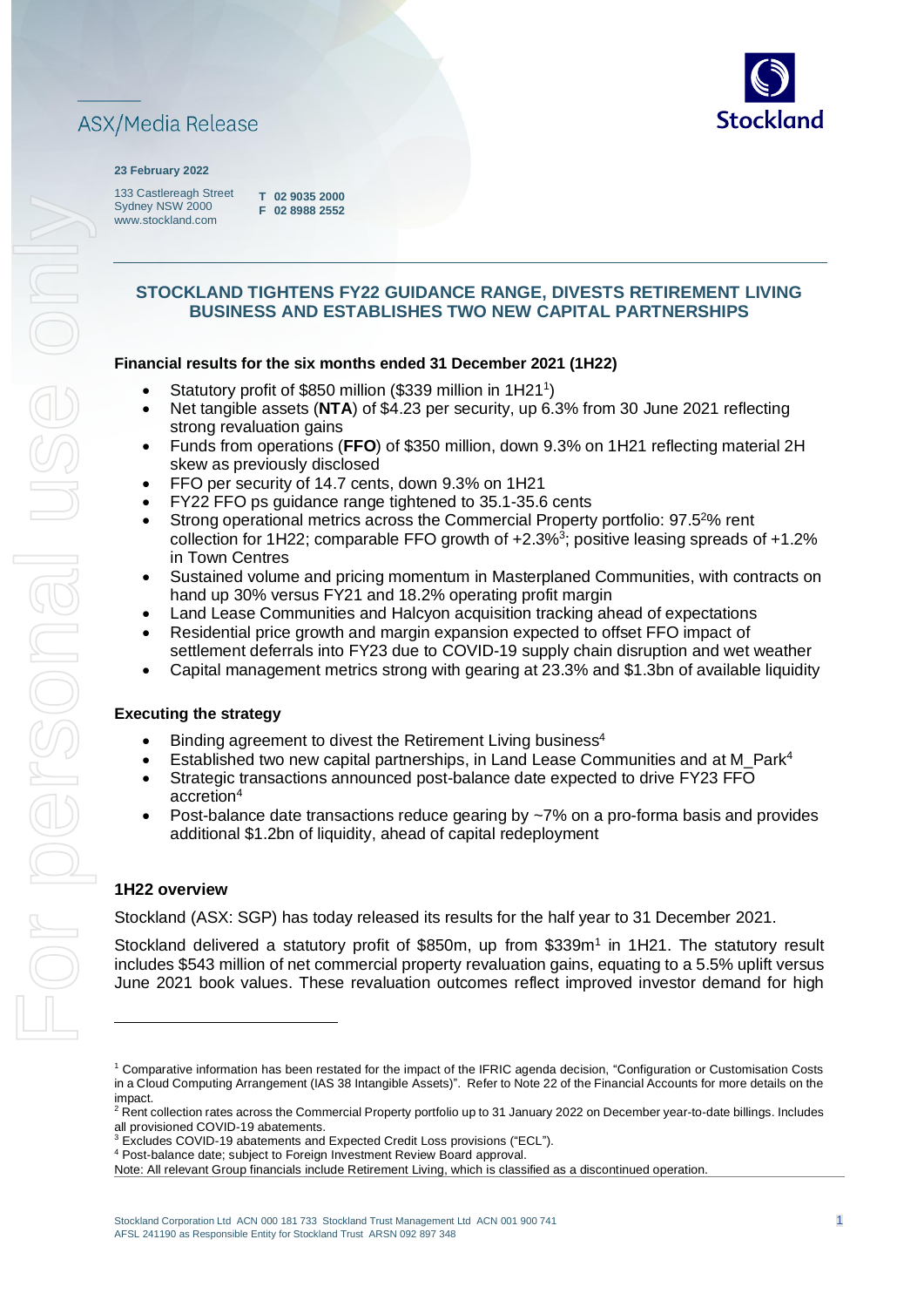quality, essentials-based Retail assets, strong transactional evidence for high quality Logistics assets, and a broadly stable asset pricing environment for Workplace assets.

Funds From Operations of \$350m and FFO per security of 14.7 cents were both down by 9.3% relative to 1H21. As previously disclosed, Stockland expects FFO to be more heavily skewed to 2H in FY22 than in recent periods due to the timing of Residential settlements, previously contracted Retirement Living non-core village disposal profits, and COVID-related tenant assistance.

A distribution of 12.0 cents per security was declared, reflecting a payout ratio of 82% of FFO.

Managing Director and Chief Executive Officer, Tarun Gupta, said "We delivered a solid operational and financial result in 1H22, and have tightened our full year FFO per security guidance range. While maintaining our focus on operational excellence across our core business, we have also made significant progress toward implementing the strategy that we outlined in November of last year."

"We welcome two of the world's leading institutional investors, Ivanhoé Cambridge and Mitsubishi Estate, to our third party capital platform. The formation of two new capital partnerships, divestment of the Retirement Living business and further sale of non-core assets in our town centres portfolio over the half concentrates our focus on the core of our business. It enables us to redeploy capital toward opportunities in the residential, logistics and workplace sectors that we believe will generate superior returns on a sustainable basis."

## **Commercial Property**

Commercial Property FFO declined by 2.8% relative to 1H21, despite positive comparable growth of +2.3%<sup>5</sup> across the portfolio. Increased trading profits were offset by the impact of non-core Town Centre disposals, COVID-related rental abatements and higher Commercial Property net overheads.

As at 31 January 2022, 97.5%<sup>6</sup> of contracted gross rent had been collected across the Commercial Property portfolio (96.5% Town Centres, 99.6% Logistics, 98.9% Workplace).

### Town Centres

The Town Centres portfolio generated FFO of \$153 million, representing growth of +2.0%<sup>5</sup> on 1H21. COVID-related rental abatements (net of ECL provision release) reduced 1H22 Town Centre FFO by \$27m, versus a reduction of \$8m in 1H21.

Town Centres rent collection rates were strong at 96.5%<sup>6</sup>, across high portfolio occupancy of 99.1% (maintained in line with June 2021).

Stockland achieved positive average spreads of +1.2% across 313 leasing transactions as leasing conditions strengthened over the period. This represents a marked improvement versus -7.8% for 1H21 and -6.1% for FY21.

The portfolio delivered comparable MAT growth to December 2021 of +0.4%, with turnover impacted by extensive trade restrictions in NSW and VIC over 1Q22.

Sales performance in the states less affected by COVID-19 was particularly strong, with total MAT growth of 5.3% in QLD and WA.

Specialty stores delivered comparable MAT growth of +2.9%, with QLD and WA specialties growth of +10.8%.

CEO, Commercial Property, Louise Mason said: "Our Town Centre portfolio has proven its resilience during a period of significant disruption. The portfolio benefits from a high level of exposure to lowdiscretionary categories, and the extensive remixing and repositioning that we have undertaken in recent years is reflected in a return to positive leasing spreads this half".

<sup>5</sup> Excludes COVID-19 abatements and Expected Credit Loss provisions ("ECL").

<sup>&</sup>lt;sup>6</sup> Rent collection rates across the Commercial Property portfolio up to 31 January 2022 on December year-to-date billings. Includes all provisioned COVID-19 abatements.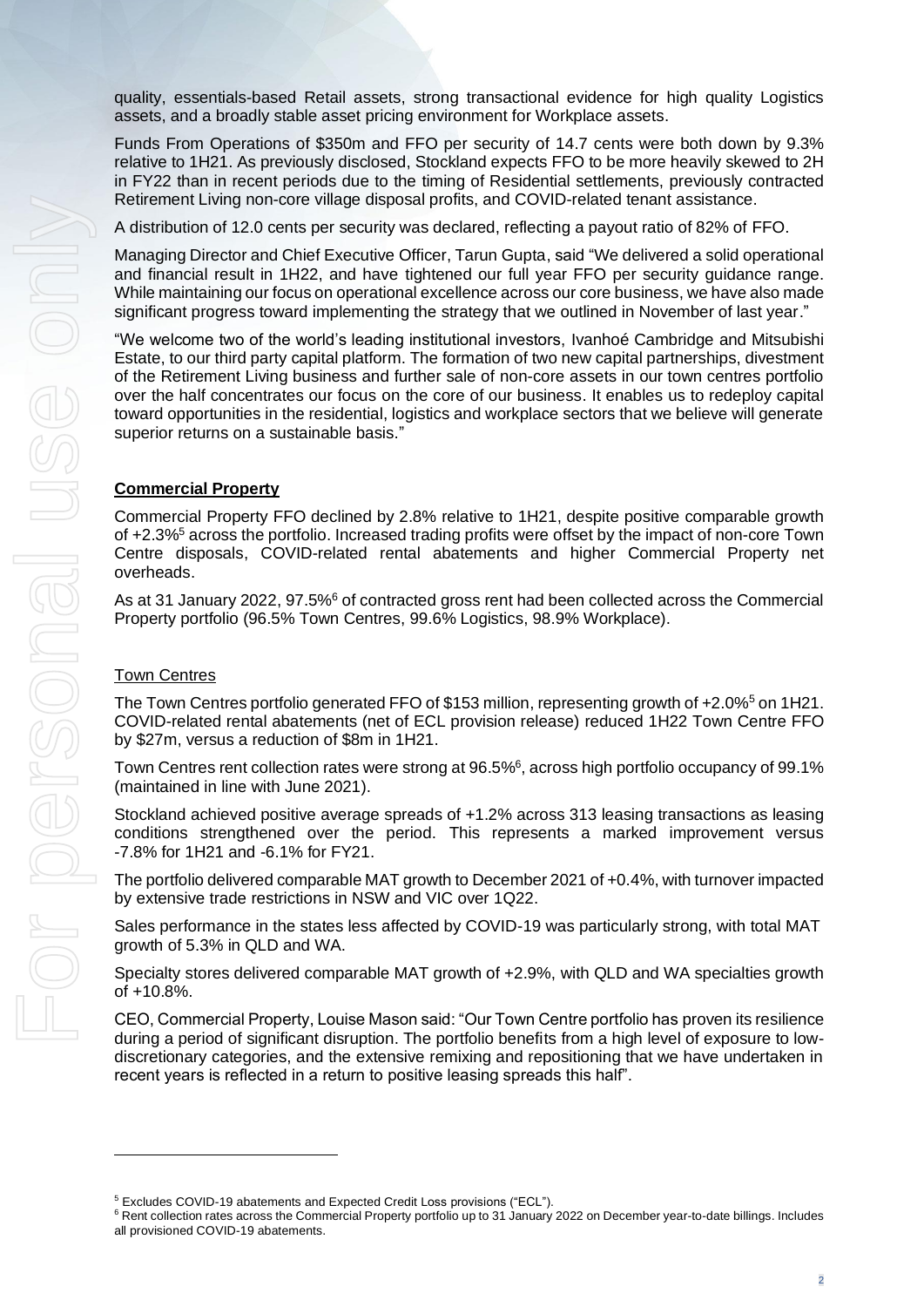# Logistics

Logistics FFO increased 58.2% to \$87m compared with 1H21. On a comparable basis, FFO growth was +3.7% excluding the impact of COVID-related abatements in the previous period. Growth was underpinned by 99.9% portfolio occupancy, fixed rental escalations and 5.1% average rental growth on new leases.

The result for the half includes trading profits relating to the Gregory Hills (NSW) project.

Since June 2021, development applications have been lodged for five additional Logistics projects within the \$3.2 billion Stockland Logistics development pipeline. These projects have a combined end value of ~\$370 million.

CEO, Commercial Property, Louise Mason said: "We have been focused on building the scale and quality of our Logistics portfolio in recent years, together with the capability of our team. We are now entering a period of accelerated delivery of our extensive development pipeline. We expect to undertake an average of ~\$400m of Logistics development per annum over the next five years. This is more than double the average ~\$150 million per annum in the five years to 30 June 2021."

## **Workplace**

Workplace FFO was flat compared with 1H21 at \$56m. On a comparable basis, this represents growth of 1.9%<sup>7</sup>, adjusting for COVID-19 rental support.

Occupancy remained high over the period at 90.6% despite disrupted work patterns, and rent collection was strong at 98.9%<sup>8</sup>. The average term to lease expiry sits at 4.8 years. The expiry profile for several assets within the portfolio is being managed to support the development pipeline.

Stockland continues to progress the \$5.9bn Workplace development pipeline. Post-balance date, the Group entered into a capital partnership<sup>9</sup> with Ivanhoé Cambridge for the staged development of up to \$2bn at the M\_Park Precinct in Macquarie Park, Sydney<sup>10</sup>.

M\_Park is a landmark development, designed to deliver prime life sciences and technology space with leading sustainability outcomes in line with Stockland's ESG commitments.

The Piccadilly (Sydney CBD) and Affinity Place (North Sydney) development projects continue to progress through the authority approvals process.

# **Communities**

### Masterplanned Communities

The MPC business reported FFO of \$122 million, down 10.3% versus 1H21. This reflects a more material skew in settlement volumes and FFO contribution to the second half of the financial year than in recent periods, consistent with previous guidance.

CEO, Communities, Andrew Whitson said: "Enquiries remain well above long run averages, with market supply unable to keep pace with strong demand. This is reflected in 1H22 net sales of 3,815 lots, in line with sales volumes in 1H21 that were elevated by State and Federal Government stimulus measures, such as HomeBuilder, that have subsequently been withdrawn."

Settlement volumes totalled 2,329 lots over the half (1H21: 3,101 lots), with the decline versus the previous corresponding period driven by project staging.

<sup>7</sup> Excludes COVID-19 abatements.

<sup>&</sup>lt;sup>8</sup> Rent collection rates across the Commercial Property portfolio up to 31 January 2022 on December year-to-date billings. Includes all provisioned COVID-19 abatements.

<sup>&</sup>lt;sup>9</sup> Post-balance date; subject to Foreign Investment Review Board approval.

 $10$  Stage 1 estimated end value \$760m. Future stages are subject to approvals.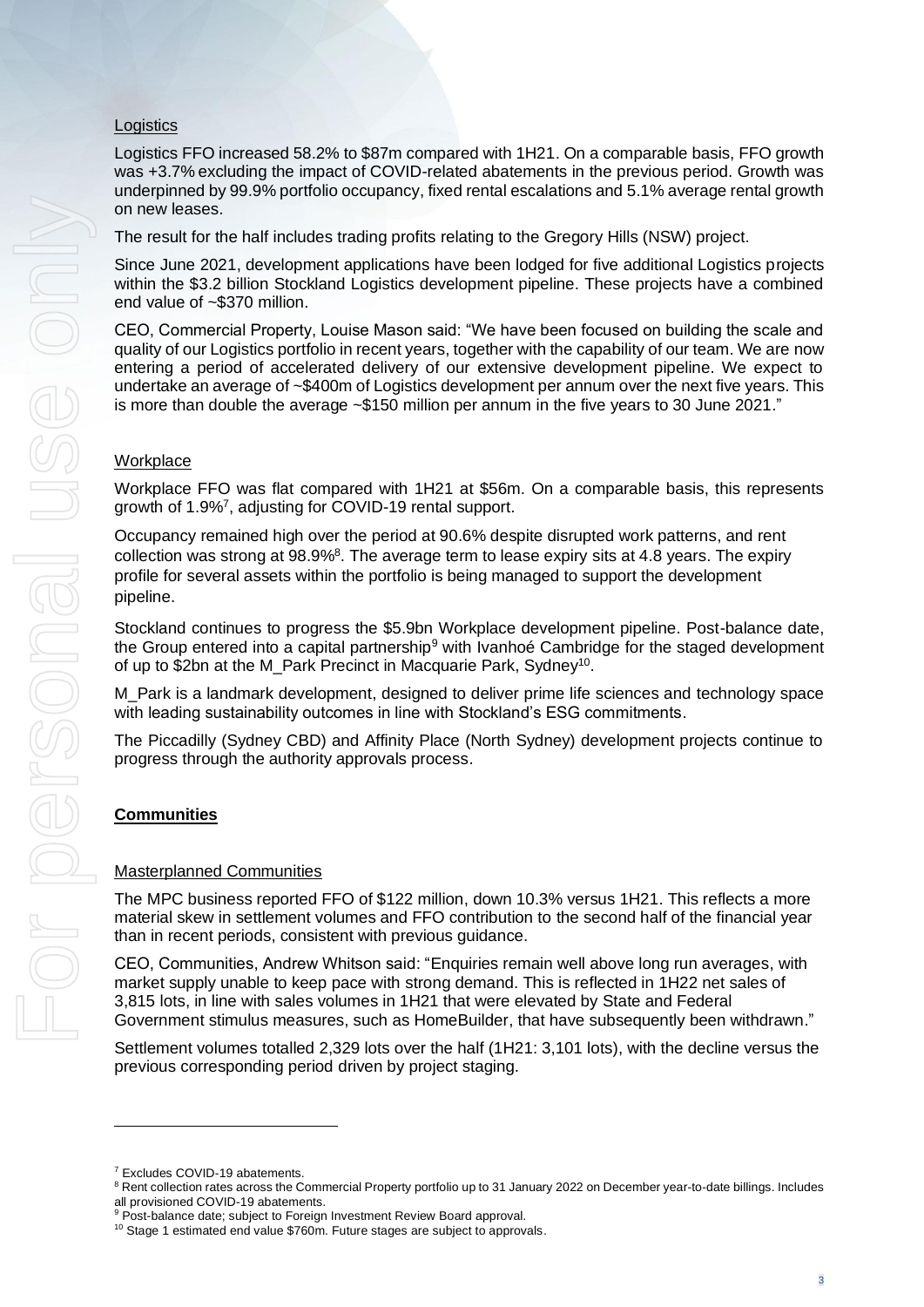The strong sales result achieved over the half has driven a 30% increase in contracts on hand to 6,436 lots. Average pricing for these lots is ~14% above the FY21 settlement average.

Sustained price growth and a greater contribution from NSW projects drove an improvement in operating profit margin to 18.2% for 1H22 (1H21: 17.4%). The operating profit margin for FY22 is now expected to be above 18%.

The positive impact of margin expansion on FY22 FFO is expected to offset the impact of some settlement deferrals from 2H22 into FY23. This reflects production delays associated with COVID-19 supply chain disruption and wet weather in South East Queensland. FY22 settlement volumes are now expected to total approximately 6,000 lots.

### Land Lease Communities

The Land Lease Communities business is performing ahead of the assumptions that underpinned Stockland's acquisition of the Halcyon business in August 2021. The combined business generated 212 net sales with price growth of approximately 12% over 1H22.

Stockland CEO, Communities, Andrew Whitson said: "The integration of Halcyon is progressing well as we leverage capability across the platform to drive synergies and value creation."

The impact of South East Queensland wet weather delays and COVID-19 supply chain disruption will likely see the deferral of approximately 60-80 settlements into FY23. The impact on FFO is expected to be partially offset by stronger margins over the period.

Post-balance date, Stockland announced the formation of the Stockland Residential Rental Partnership (SRRP)<sup>11</sup> with Mitsubishi Estate Asia to develop and own land lease communities. The partnership will have an initial value of ~\$500m and six initial communities yielding approximately 2,000 home sites on completion. The growth of the partnership is expected to be driven by Stockland's substantial land lease development pipeline.

Stockland's land lease portfolio has scaled rapidly to approximately 9,000 home sites (including occupied home sites), with a development pipeline value of approximately \$5bn<sup>12</sup>.

### Retirement Living

Post-balance date, Stockland announced the disposal of the Retirement Living business for \$987m, at approximately 1.9% discount to book value<sup>13</sup>.

The FFO contribution from the Retirement Living business of \$17m was down relative to 1H21. As previously disclosed, this reflects the timing of profits on the disposal of non-core villages. These are expected to settle in 2H22, whereas in FY21 disposal profits were skewed heavily to the first half.

Operationally, the Retirement Living business performed strongly. Established settlements increased by 13.5% on 1H21, with sales volumes rebounding strongly in 2Q22 in line with easing restrictions.

#### **Strong capital position, further enhanced by strategic transactions**

Stockland's balance sheet position remains strong. As at 31 December 2021, gearing stood at 23.3%, and available liquidity totalled \$1.3bn.

Stockland has maintained its investment grade rating of A-/A3 with stable outlook from S&P and Moody's respectively, and significant headroom in financial metrics under our debt covenants.

<sup>&</sup>lt;sup>11</sup> Post-balance date; subject to Foreign Investment Review Board approval.

<sup>12</sup> Stockland's land lease development pipeline is forecast to generate gross development realisations of approximately \$5bn. Of this approximately \$4bn is expected to commence construction during the SRRP's five-year initial investment period.

<sup>&</sup>lt;sup>13</sup> Target settlement in late FY22, subject to approval by the Foreign Investment Review Board.